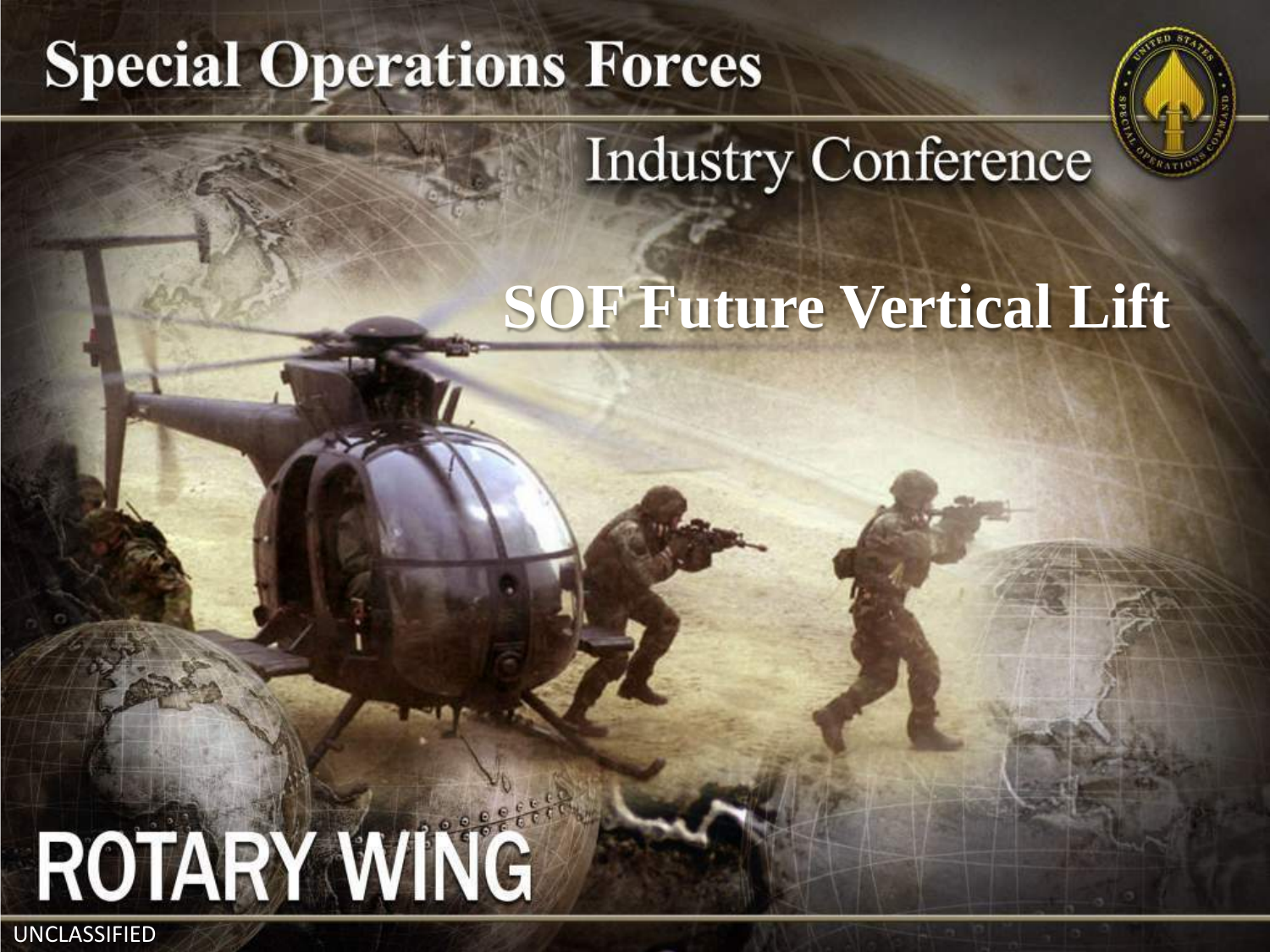### **Bottom Line Up Front**

ROTARY WING

UNCLASSIFIED STATES

**The Current Fleet Of DoD Rotorcraft Cannot Continue To Be Incrementally Improved To Meet Future Operational Requirements. Significant Increases In Range, Speed, Payload, Survivability, Reliability, And Reduced Logistical Footprint Are All Required And Can Only Be Met Through The Application Of New Technologies, Which Are Best Developed Through A Joint Multi-role/Commonality Approach.** 

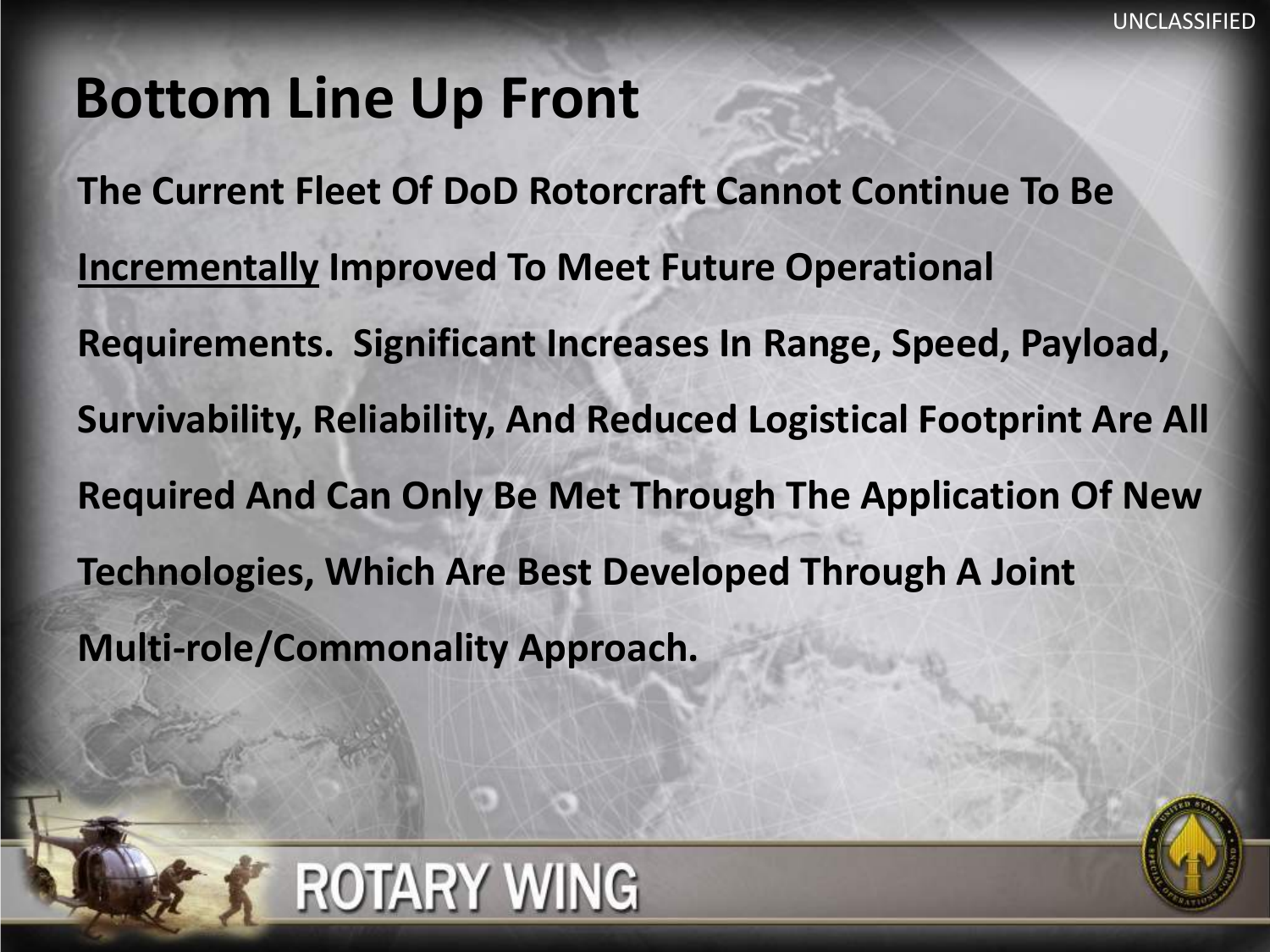### **Agenda**

- **FVL Development Timeline**
- **SOF FVL Transformation**
- **SOF FVL Mission Package**
- **Way Ahead**

UNCLASSIFIED STATES



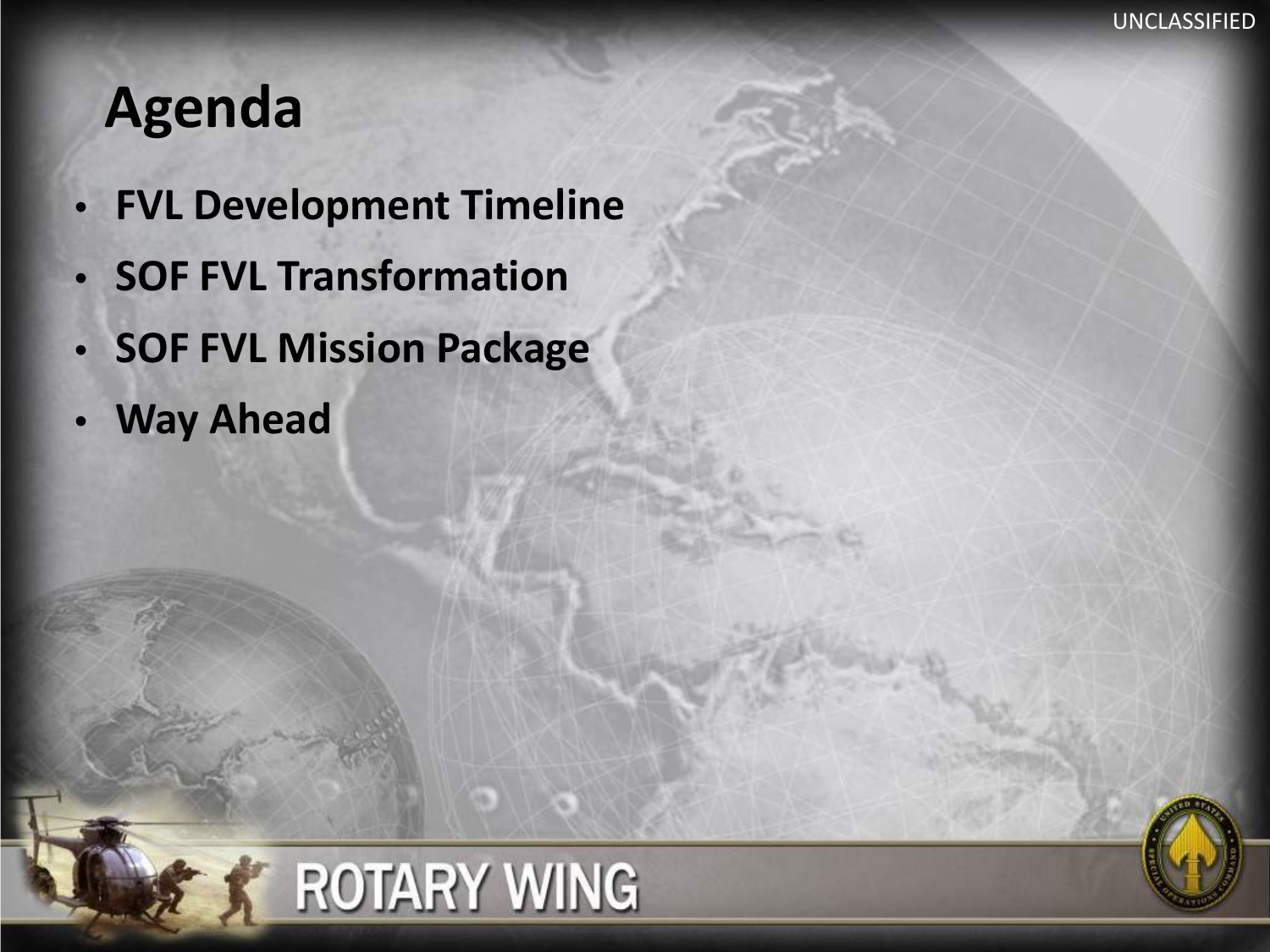### **FVL Timeline**



UNCLASSIFIED

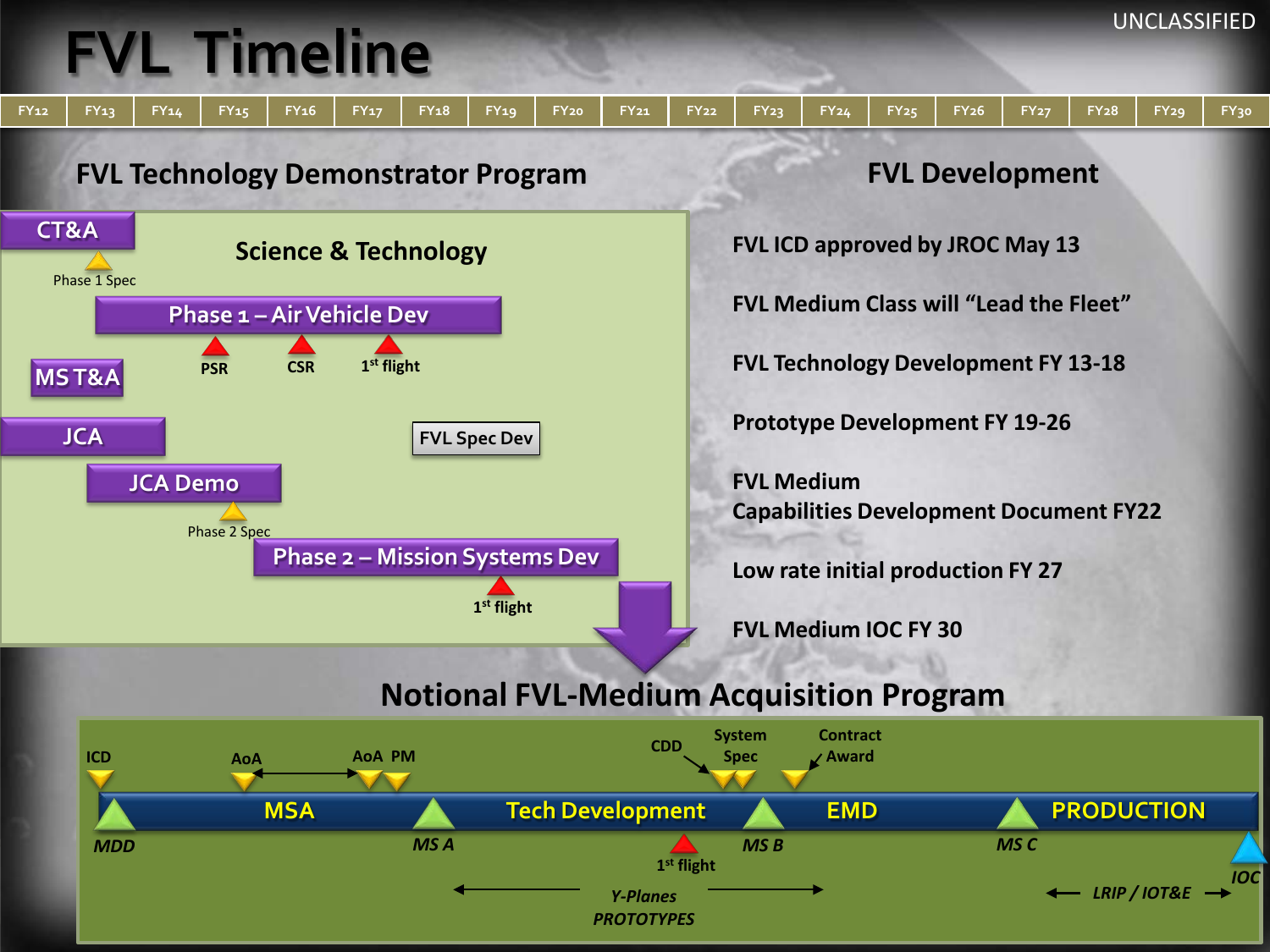### **SOF FVL Transformation**

**SOF FVL Intent: To assist the Services and DoD in the development, production, and fielding of the most capable Service common vertical lift platform**

**Key developmental requirements:**

**ROTARY WING** 

- **Lighter & Faster**
- **Increase Payloads**
- **Increase Lethality**

UNCLASSIFIED STATES

• **Increase Survivability** 

- **Increase Situational Awareness**
- **Reduce Crewmember Workload**
- **Seamless & Quick Aircraft Integration**

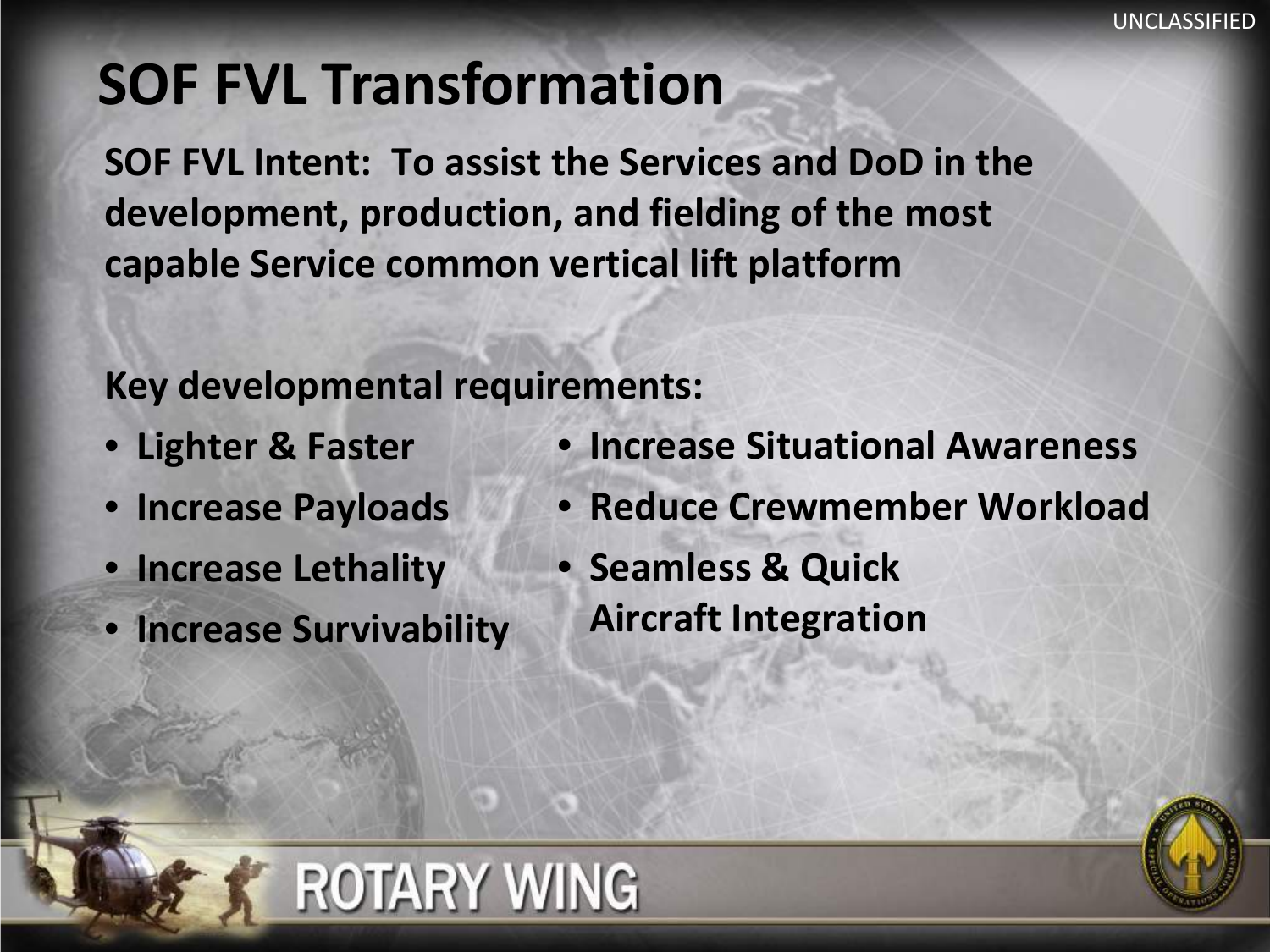#### UNCLASSIFIED

### **SOF FVL Transformation**



**A/MH-6M (51)**

**FVL Light 200+ knots in mission configuration 6k/95 – high hot capability Internal load 4-6 passengers/2-4.5k pounds SOF mission package**



**MH-60M (72)**

UNCLASSIFIED STATES

**FVL Medium 200+ knots in mission configuration 6k/95 – high hot capability Internal load 11-24 passengers/6-20k pounds SOF mission package**



**FVL Heavy 200+ knots in mission configuration 6k/95 – high hot capability Internal load 33-44 passengers/33-44k pounds SOF mission package**



# **ROTARY WING**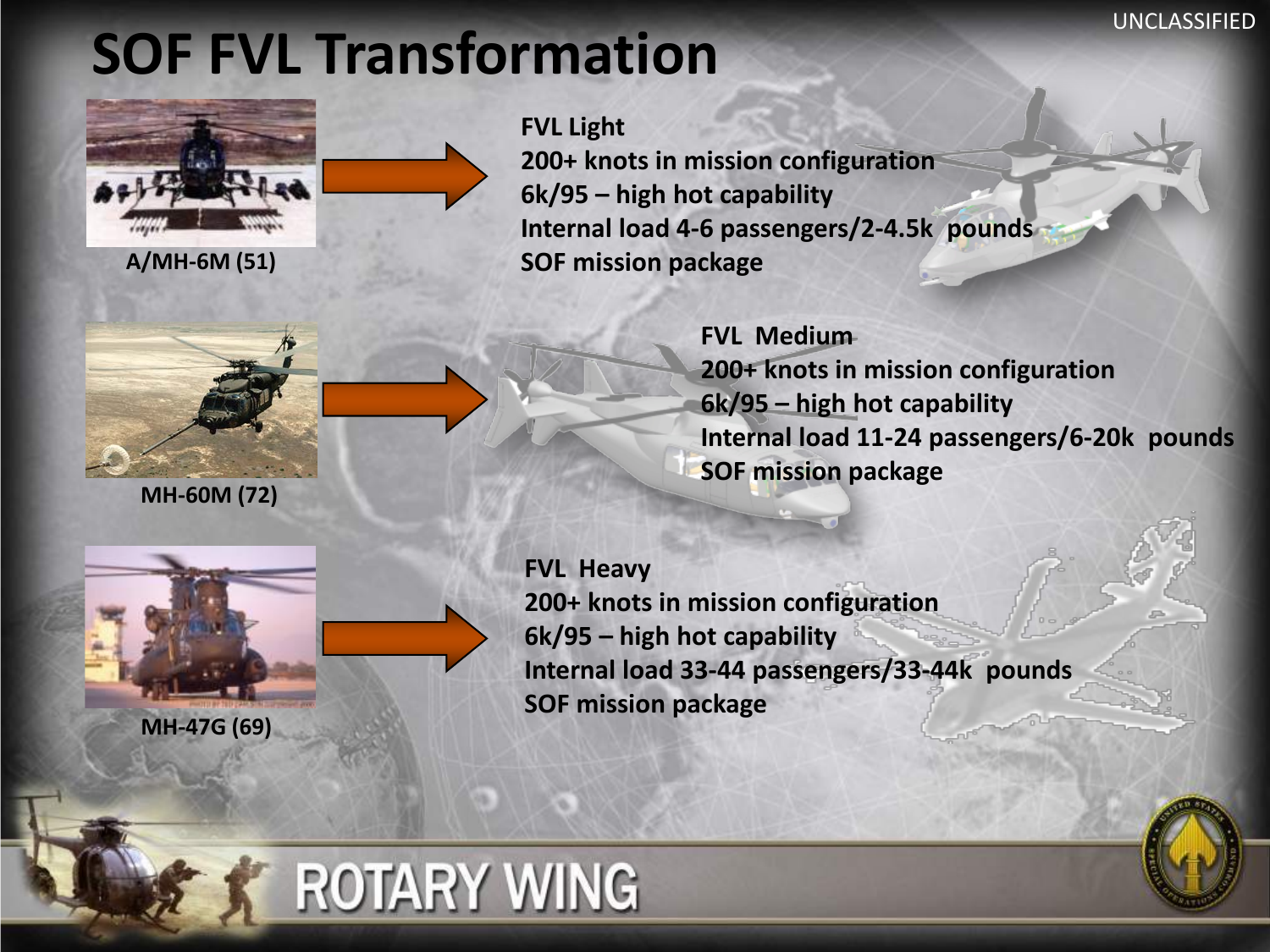### **SOF Mission Package**

• **Aerial Refuel**

UNCLASSIFIED STATES

- **Shipboard Compatible**
- **Integrated Weapons Systems**
- **Optionally Manned/Unmanned Teaming LOI 4**
- **Enhanced Voice and Data Communications**
- **Collaborative Mission Planning and Execution**
- **Increased Power Capability**
- **Integrated 360 degree Multi-spectrum Sensor Capabilities**
- **Active/Passive Integrated Survivability System**

**ROTARY WING** 

• **Active/Passive Signature Reduction**

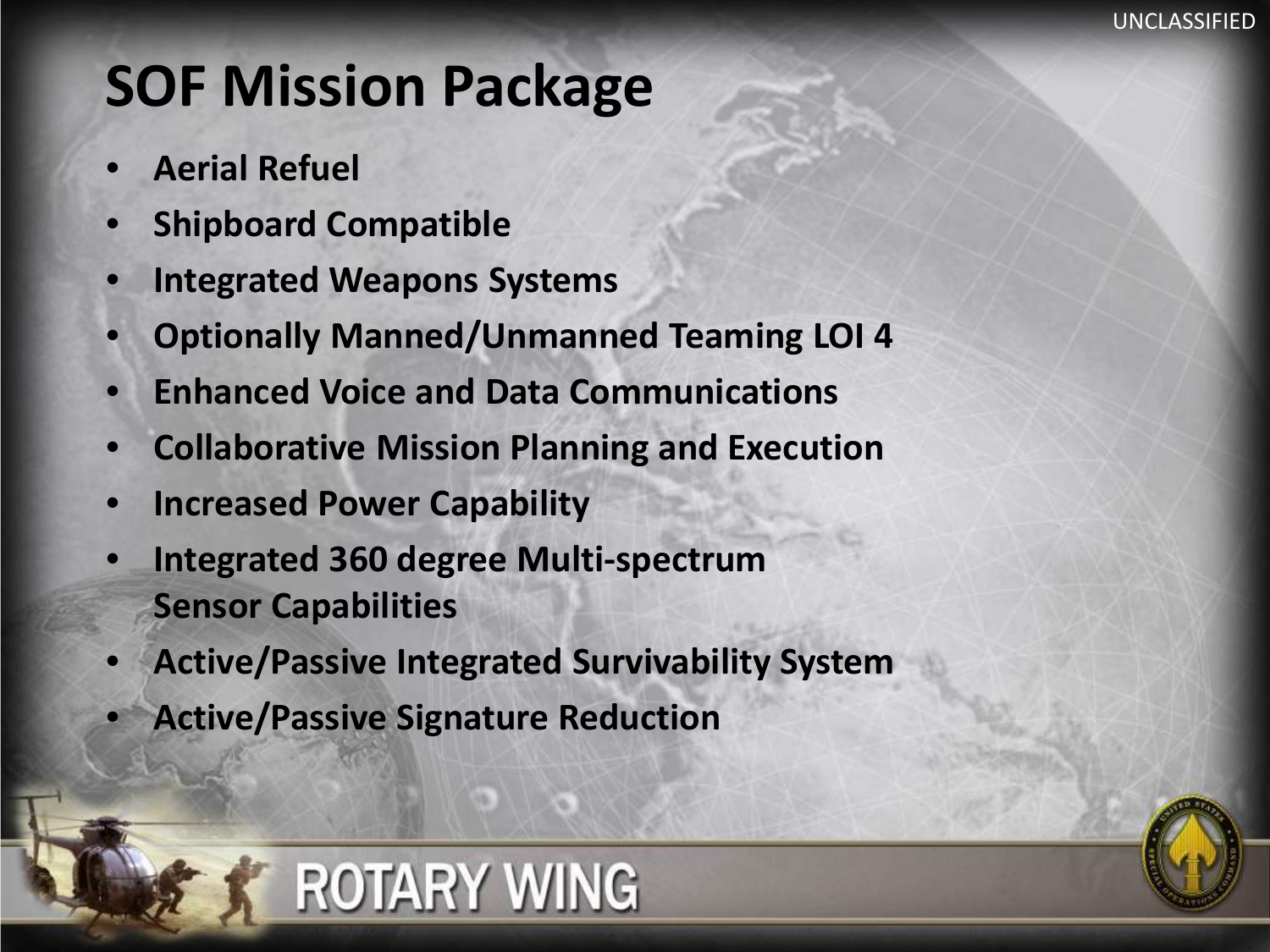# **FVL/RW SOF Peculiar (SO-p) Integration**

#### **Range/Speed**

- **Compound Helicopters**
- **Composite Structures**
- **Dynamically Shapeable Rotor Blades**

#### **Survivability**

UNCLASSIFIED STATES

- **Small Arms/RPG Shields**
- **Transparent Armor**

#### **Signature Management**

- **Low Observable**
- **Color Changing Paint**
- **Low Acoustic Signature**
- **Active Acoustic Suppression**

#### **Penetration**

• **Penetration into hostile/ non-permissive environments**

### **Weapons**

- **Point Target**
- **Area Effect**

#### **Mission Equipment**

- **OPV – Optional Piloted Vehicles with BLOS data links**
- **Manned/Unmanned Teaming: Control UAV Helos From Manned HeloTeammate**
- **ADAS**



# ROTARY WING